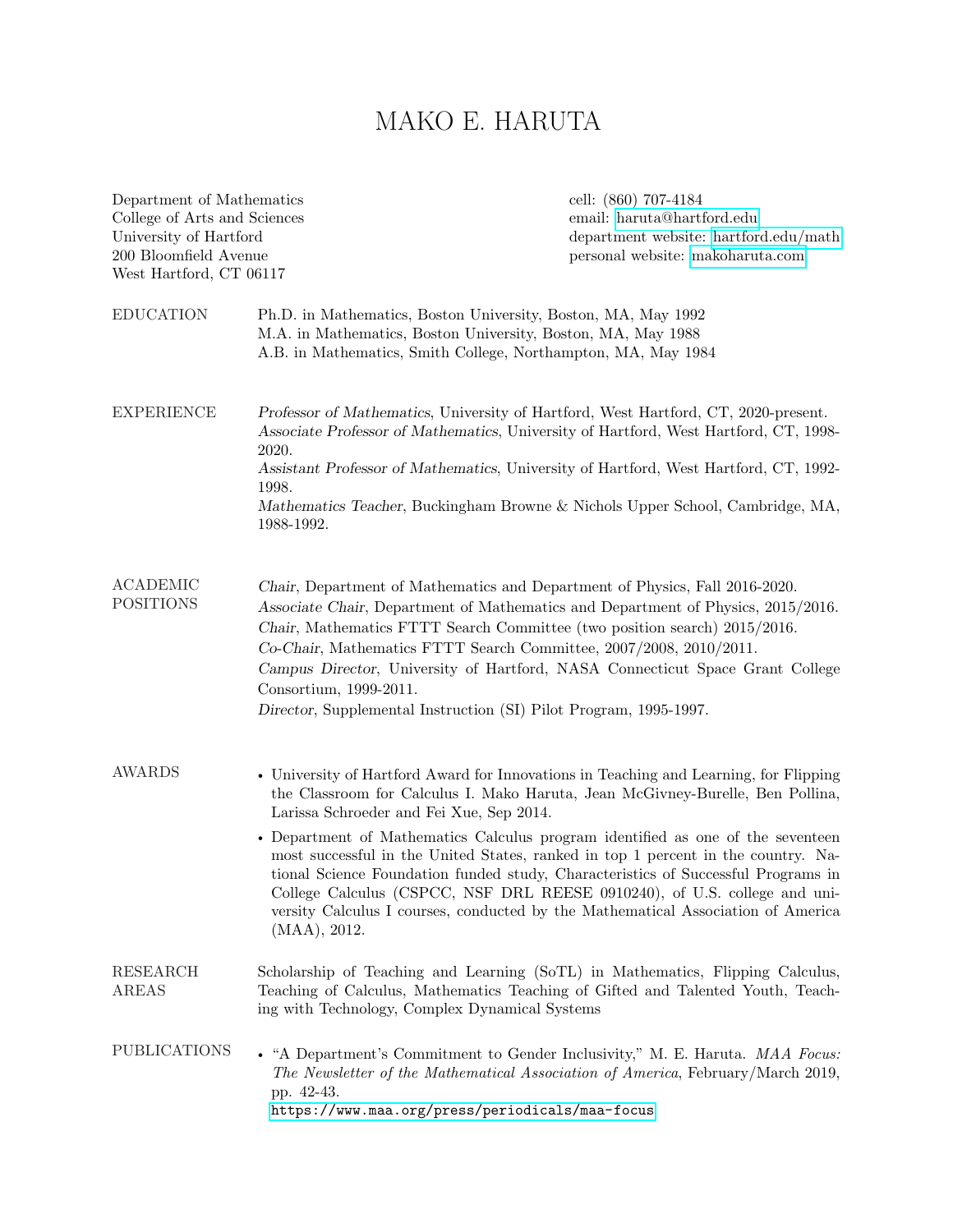• "Collaborate and Innovate: One Department's Perspective on Factors Supporting and Sustaining Pedagogical Change in Calculus I," L. B. Schroeder, J. McGivney-Burelle, M. E. Haruta, F. Xue. Problems, Resources, and Issues in Mathematics Undergraduate Studies (PRIMUS), Volume 28, 2018 - Issue 6: Improving the Teaching and Learning of Calculus, p.574-586, 2018.

<https://www.tandfonline.com/doi/full/10.1080/10511970.2017.1388318>

- Mathematics Curriculum materials (2 units) for Connecticut Core standards courses, Algebra II/Trigonometry contributor. "Part 3. How does the Pygthagoraean tuning compare with the way we tune a piano today?" from Activity "Performance Task: Musical Notes. What Sounds Pleasing to Your Ear?" and "Activity 6.5.5 Constructive and Destructive Interference," M. Haruta. Central Connecticut State University (CCSU), Connecticut State Department of Education grant-funded project, Jan 2015. [http://ctcorestandards.org/?page\\_id=1025](http://ctcorestandards.org/?page_id=1025)
- "Flipping Calculus Website" open resource materials for a complete Calculus I flipped course, including videos, in-class problem sets, quick quiz assessments, and clicker questions. J. Williams, J. McGivney-Burelle, L. Schroeder, M. Haruta, F. Xue, B. Pollina, 2013.

# <http://math.hartford.edu/flipping/>

- "Simulating the Research Process with Elementary Students," M. E. Haruta, ED-ULEARN12 Proceedings of the 4th International Conference on Education and New Learning Technologies. Barcelona, Spain. International Association of Technology, Education and Development (IATED), pp. 2551-2557, Jul 2012. <https://library.iated.org/view/HARUTA2012SIM>
- "Good Test Problems for Calculus Courses that Require the TI-89 Graphing Calculator," M. E. Haruta, *Proceedings of the International Conference on Technology in* Collegiate Mathematics (ICTCM), May 2010. <http://archives.math.utk.edu/ICTCM/i/22/S061.html>
- "An Overview of a Decade of WeBWorK Use in Precalculus and Calculus," M. E. Haruta, Proceedings of the International Conference on Technology in Collegiate Mathematics (ICTCM), May 2010.

<http://archives.math.utk.edu/ICTCM/i/22/S029.html>

• "Bringing Sequences to Life: Applications to Music and Credit Card Debt Using the TI-84 Plus, the Internet and Group Work," M. E. Haruta, EDULEARN09 International Conference on Education and New Learning Technologies Proceedings, Jul 2009.

<https://library.iated.org/view/HARUTA2009BRI>

- "A General Chemistry and Precalculus First-Year Interest Group (FIG): Effect on Retention, Skills, and Attitudes," Journal of Chemical Education, with L. E. Pence, H. J. Workman, M. E. Haruta, Jan 2005, Vol. 82, No. 1, pp. 65-69. <http://pubs.acs.org/doi/abs/10.1021/ed082p65#supplement>
- "A Data-Oriented Business Calculus Course," M. Turpin, R. McGivney, M. Haruta, The Connecticut Mathematics Journal, Winter 1999, 29-36.
- "Newton's Method on the Complex Exponential Function," M. E. Haruta, Transactions of the American Mathematical Society, Volume 351, Number 6, Jun 1999, 2499-2513.

<http://www.ams.org/journal-getitem?pii=S0002-9947-99-01927-3>

• "Towards a New Precalculus," M. Haruta, M. Turpin, R. McGivney, The American Mathematical Association of Two Year Colleges Review (AMATYC), Spring 1998, 26-34.

<http://www.amatyc.org/?page=AMATYCReview>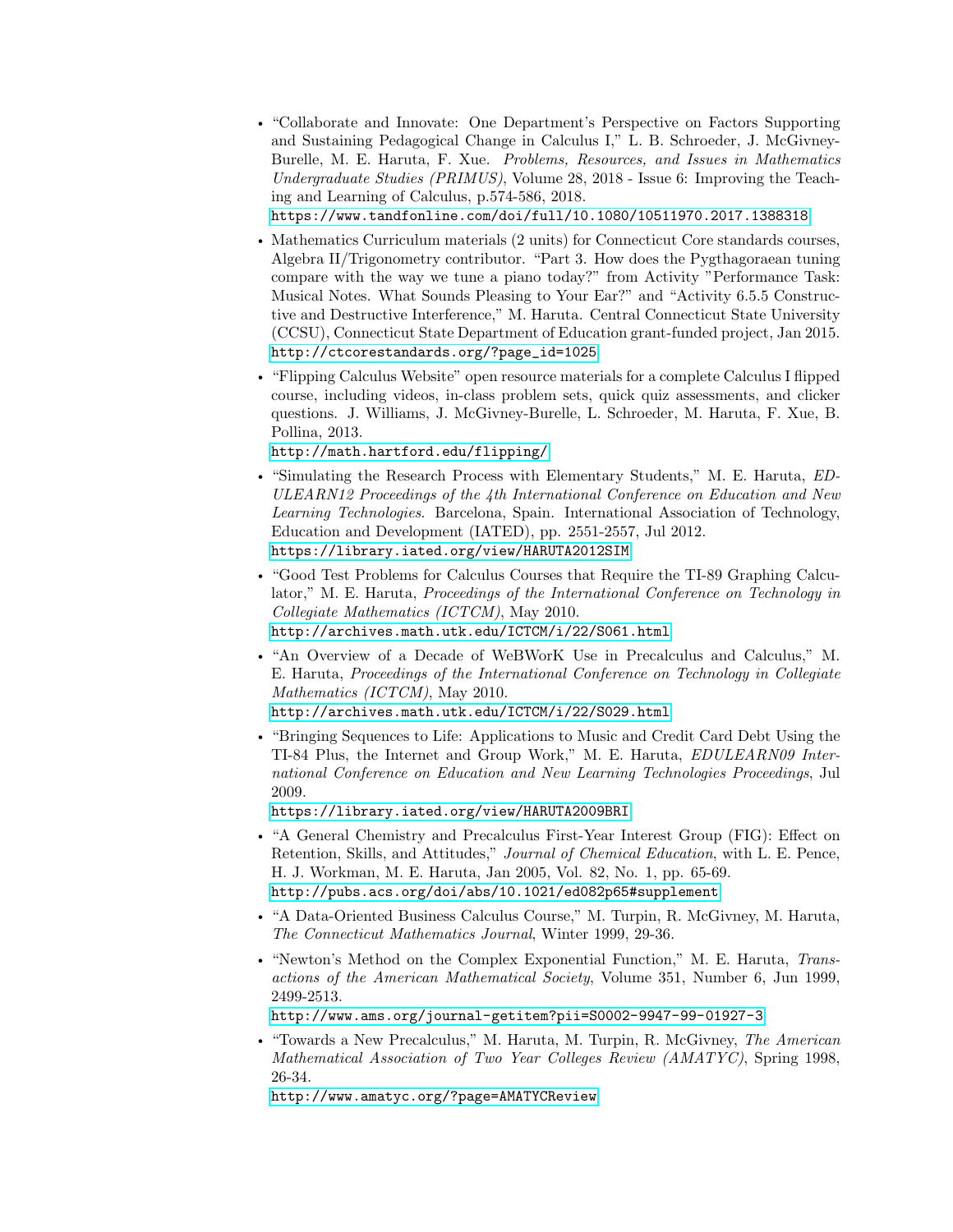|                           | • "Coin Tossing," M. E. Haruta, M. Flaherty, J. McGivney, R. J. McGivney, <i>Mathe</i> -<br>matics Teacher, National Council of Teachers of Mathematics (NCTM), Volume 89<br>Number 8, Nov 1996, 643-645.<br>https://www.jstor.org/stable/27969964                                                                                                                                                                                                                         |
|---------------------------|----------------------------------------------------------------------------------------------------------------------------------------------------------------------------------------------------------------------------------------------------------------------------------------------------------------------------------------------------------------------------------------------------------------------------------------------------------------------------|
|                           | • "The Calculator Based Laboratory (CBL): An Initial Report," M. Flaherty, J. Mc-<br>Givney, M. Haruta, R. McGivney, The Connecticut Mathematics Journal, Spring<br>1995, 26-32.                                                                                                                                                                                                                                                                                           |
|                           | • "On the Limit Functions of Iterates in Wandering Domains," W. Bergweiler, M.<br>Haruta, M.-G. Meier, N. Terglane, H. Kriete, Annales Academiae Scientiarum Fen-<br>nicae, Series A. I. Mathematica, Volumen 18, 1993, 369-375.<br>http://www.acadsci.fi/mathematica/Vol18/bergweil.pdf                                                                                                                                                                                   |
| PAPERS IN<br>PROGRESS     | • "Collaborative Solutions in Calculus: How Co-Writing and Co-Editing Increase Stu-<br>dent Self-Efficacy and Communication Skills," with L. Schroeder. SoTL project data<br>gathered, manuscript in progress.                                                                                                                                                                                                                                                             |
|                           | • "Starting the Scholarship of Teaching and Learning (SoTL) as a Mathematician,"<br>manuscript in progress.                                                                                                                                                                                                                                                                                                                                                                |
| MAJOR<br><b>GRANTS</b>    | • "Supporting and Sustaining Scholarly Mathematical Teaching," National Science<br>Foundation (NSF) Improving Undergraduate STEM Education (USE) NSF: IUSE<br>$\#1725952$ , L. Schroeder (PI), M. E. Haruta (co-PI), J. McGivney-Burelle (co-PI),<br>D. Miller (co-PI), F. Xue (co-PI), 2017-2020. (\$583,525)<br>https://www.nsf.gov/awardsearch/showAward?AWD_ID=1725952<br>https://www.sotlhartford.com/                                                                |
|                           | • "Flipping Calculus," J. K. Williams (PI), M. E. Haruta (co-PI), J. McGivney-Burelle<br>(co-PI), L. Schroeder (co-PI), and Senior Personnel F. Xue, B. Pollina. NSF, Division<br>of Undergraduate Education (DUE) Transforming Undergraduate Education in Sci-<br>ence, Technology, Engineering and Mathematics (TUES) NSF:DUE-TUES #1245059,<br>2013-2015. (\$179,136)<br>https://www.nsf.gov/awardsearch/showAward?AWD_ID=1245059<br>http://math.hartford.edu/flipping/ |
|                           | • "Changing Classroom Culture: Using Technology to Improve Engagement, Reten-<br>tion and Success in Mathematics," M. Haruta, J. McDonald, J. McGivney-Burelle,<br>L. Schroeder, J. Williams. Creation of Flipped Classroom renovated with café-<br>style/flexible collaborative seating, multiple projection units, Apple TV for use with<br>classroom iPad sets. University of Hartford Provost Technology Grant, Apr 2012.<br>$(\$197,000).$                            |
|                           | • "Institution-Wide Reform of Undergraduate Education in Science, Mathematics, En-<br>gineering, and Technology," M. E. Haruta (PI), C. Stevenson (co-PI), NSF:DUE<br>$\#9652161$ . Cross-college faculty collaboration and teaching innovations, and the<br>conceptualization of the University of Hartford Faculty Center for Learning Devel-<br>opment (FCLD), 1996-1998. (\$179,987)<br>https://www.nsf.gov/awardsearch/showAward?AWD_ID=9652161.                      |
| REVIEWED<br>PRESENTATIONS | INVITED & PEER $\bullet$ "Increasing the Scholarship of Teaching and Learning in Mathematics through Inter-<br>College Faculty Communities," virtually with J. McGivney-Burelle. Ireland Interna-<br>tional Conference on Education (IICE), Dublin, Ireland, Oct 2020.                                                                                                                                                                                                     |
| (Recent)                  | • "Supporting and Sustaining Scholarly Mathematical Teaching," with F. Xue, L.                                                                                                                                                                                                                                                                                                                                                                                             |

Schroeder, and J. McGivney-Burelle, presented by F. Xue. The 14th International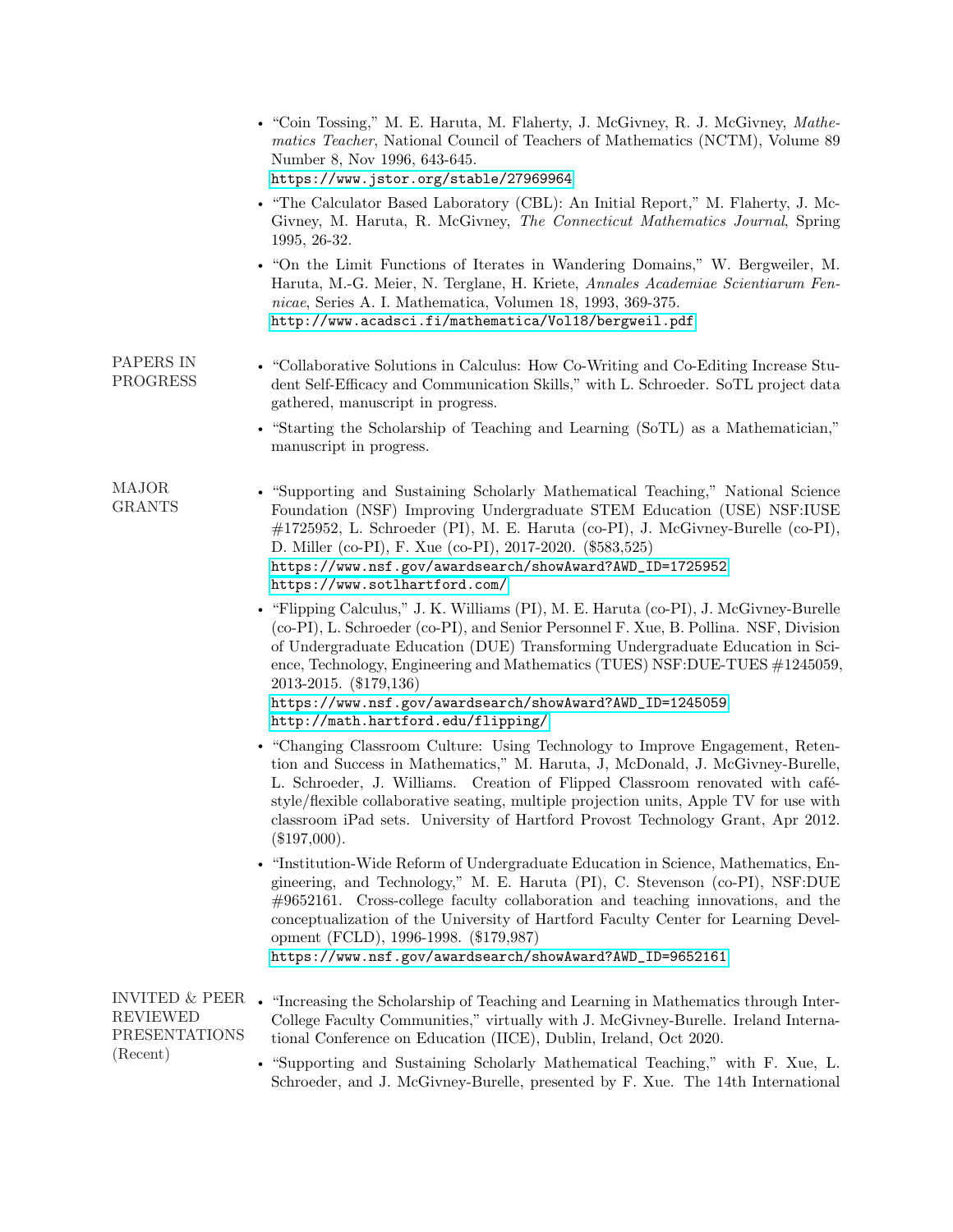Congress on Mathematical Education (quadrennial), Shanghai, China. July, 2020 postponed to July 2021 due to COVID-19.

- "S3MT: Supporting and Sustaining Scholarly Mathematics Teaching, Preliminary Report," with J. McGivney-Burelle, L. Schroeder, and F. Xue. Presented by J. McGivney-Burelle, Joint Mathematics Meetings (JMM) 2020, Denver, CO, Jan 2020.
- Supporting and Sustaining Scholarly Mathematics Teaching, M. Haruta, J. McGivney-Burelle, D. Miller, L. Schroeder, F. Xue. Presented by D. Miller and L. Schroeder. Mathematical Association of America (MAA) Poster Session of Projects Supported by the National Science Foundation Division of Undergraduate Education (NSF:DUE). 2014 American Mathematical Society (AMS)/Mathematical Association of America (MAA) Joint Mathematics Meetings (JMM), Baltimore, MD, Jan 2019.
- Flipping Calculus: Increasing Student Engagement and Success, with F. Xue, and J. McGivney-Burelle, Colloquium Series, Department of Mathematics and Statistics, Georgetown University, Sep 2016.
- Flipping Calculus, A New Teaching Model: Increasing Student Engagement and Success, M. Haruta, L. Schroeder, F. Xue. Presented by M. Haruta at Flipped Learning Technologies (F.L.I.T.) Research Group meeting. Interfaculty Initiative in Information Studies, Fukutake Hall, University of Tokyo, Tokyo, Japan, Aug 2016.
- Flipping Calculus: Classrooms circa 2016 vs. circa 1996, with F. Xue, New England Mathematics Association of Two Year Colleges (NEMATYC) Spring 2016 Conference, West Barnstable, MA. Apr 2016.
- Increasing Student Engagement and Success in First-year Calculus, with J. McGivney-Burelle. Envisioning the Future of Undergraduate STEM Education (EnFUSE): Research and Practice conference, National Science Foundation (NSF), Washington, D.C. Apr 2016.
- Flipping Calculus, with J. McGivney-Burelle, L. Schroeder, F. Xue. Flipping the Classroom conference, sponsored by the University of Hartford and the Davis Family Education Foundation. University of Hartford, West Hartford, CT. Mar 2016.
- Flipping and Landing on Your Feet, with L. Schroeder. Department of Mathematics, College of the Holy Cross, Worcester, MA, Mar 2015.
- Flipping Calculus at the University of Hartford, with J. Williams, J. McGivney-Burelle, B. Pollina, L. Schroeder, F. Xue. Mathematical Association of America (MAA) Poster Session of Projects Supported by the National Science Foundation Division of Undergraduate Education (NSF:DUE). 2014 American Mathematical Society (AMS)/Mathematical Association of America (MAA) Joint Mathematics Meetings (JMM), Baltimore, MD, Jan 2014.
- iPads in the Classroom: A Departmental Project at the University of Hartford. Mathematical Association of America (MAA) MathFest. Hartford, CT. Aug 2013.
- Flipping Calculus, written with and presented by J. McGivney-Burelle, L. Schroeder. National Council for Teachers of Mathematics (NCTM) National Meeting and Exposition. Denver, CO. Apr 2013.
- Using iPads for Presenting and Teaching in the Classroom, Faculty Center for Learning Development (FCLD) iPad Circle presentation, Mar 2013.

INVITED **CONFERENCES** • Envisioning the Future of Undergraduate STEM Education: Research and Practice, American Association for the Advancement of Science (AAAS) and the National Science Foundation(NSF) Division of Undergraduate Education, Washington, DC. Apr 2016. <http://www.enfusestem.org/>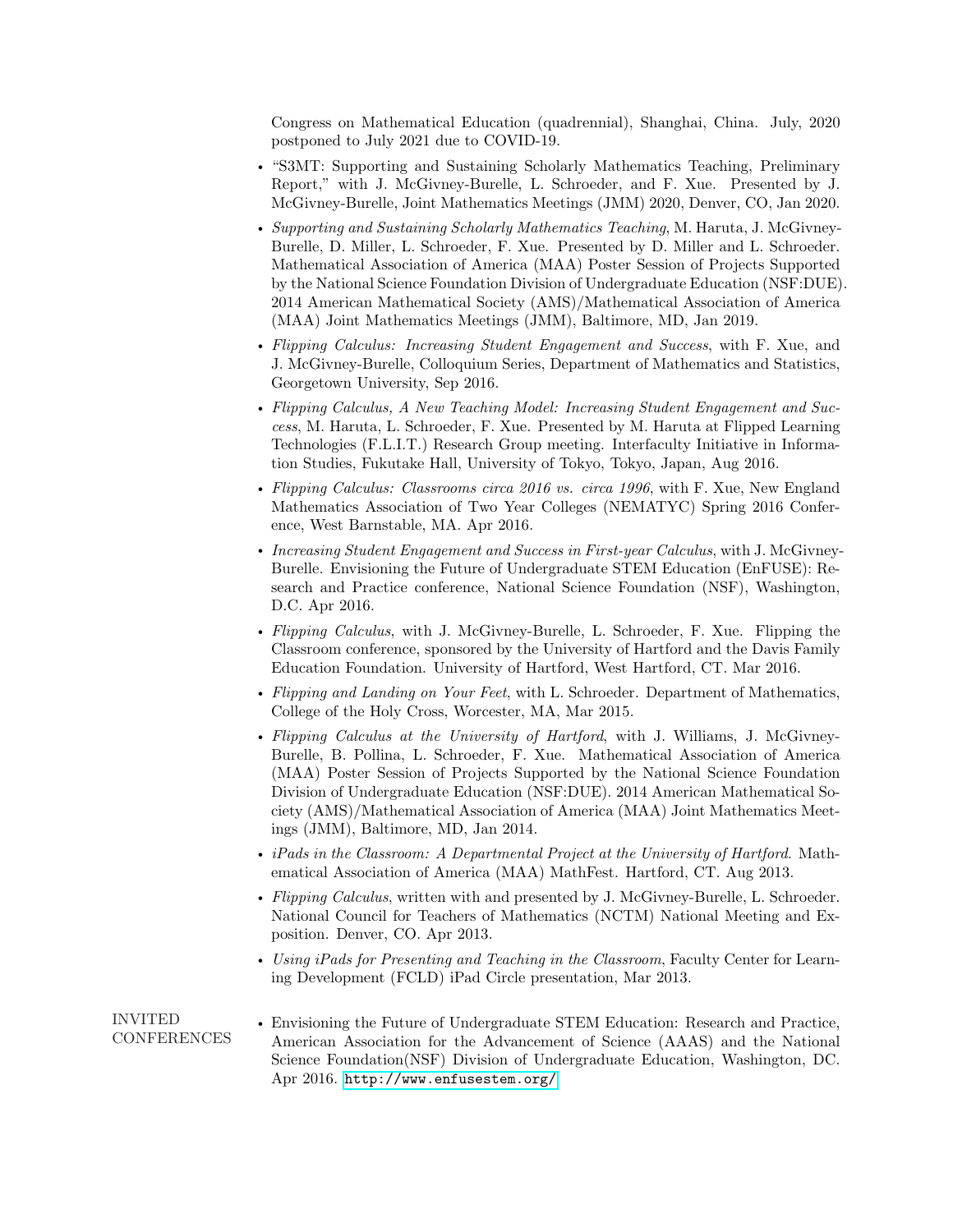- Council on Undergraduate Research CUR Dialogues 2011 Conference, Feb 24-26 in Washington D.C. "Proficient but not college ready: How can English and mathematics pedagogy bridge the gap?" A Seminar of the Woodrow Wilson National Fellowship Foundation's Early College Initiative. Princeton, NJ, Oct 2009.
- National Science Foundation (NSF) Grant Writing Conference, Columbia University, New York, NY, 2003.
- National Science Foundation (NSF) "Shaping the Future" Institutional-wide Reform Conference, NSF, Washington D.C., 1996.
- National Science Foundation Planning Meeting for "Shaping the Future" Institutionalwide Reform Conference, NSF, Washington D.C., 1996.
- Newton's Method Seminar, with W. Bergweiler et al, Mathematisches Forschungsinstitut, Oberwolfach (MFO, Oberwolfach Research Institute for Mathematics) international research centre in Oberwolfach, Germany, 1992. <https://www.mfo.de/>
- WORKSHOPS & **CONFERENCES** • Organizer and Presenter, 4-day Grant Participants' Summer Workshop Year II. "Supporting and Sustaining Scholarly Mathematical Teaching," National Science Foundation NSF:IUSE 1725952, Co-PI with L. Schroeder (PI), and co-PIs J. McGivney-Burelle, and F. Xue. University of Hartford, West Hartford, CT. Scheduled for July 2020, postponed due to COVID-19 to Jul 2022.
	- Webinar Leader, Monthly Webinars of "Supporting and Sustaining Scholarly Mathematics Teaching," National Science Foundation grant NSF:IUSE 1725952. co-PI with L. Schroeder (PI), and co-PIs J. McGivney-Burelle, F. Xue. University of Hartford, West Hartford, CT, 2018-2021.
	- Organizer and Presenter, 4-day Grant Participants' Summer Workshop Year I, II. "Supporting and Sustaining Scholarly Mathematical Teaching," National Science Foundation NSF:IUSE 1725952, Co-PI with L. Schroeder (PI), and co-PIs J. McGivney-Burelle, and F. Xue. University of Hartford, West Hartford, CT, Jul 2018, 2019.
	- "Chaos, Fractals and Dynamics in the Mathematics Curriculum," professional development two-day workshop for full-time faculty of Mathematics Department, Manchester Community College, Manchester, CT, 1998.
	- Director, Summer Faculty Workshop for "Institution-Wide Reform of Undergraduate Education in Science, Mathematics, Engineering, and Technology," PI, with C. Stevenson (Co-PI), National Science Foundation, NSF DUE: 9652161, 1997. [https://www.nsf.gov/awardsearch/showAward?AWD\\_ID=9652161](https://www.nsf.gov/awardsearch/showAward?AWD_ID=9652161)
	- Director, Summer Faculty Workshop for "Institution-Wide Reform of Undergraduate Education in Science, Mathematics, Engineering, and Technology," PI, with C. Stevenson (Co-PI), National Science Foundation, NSF DUE: 9652161, 1996. [https://www.nsf.gov/awardsearch/showAward?AWD\\_ID=9652161](https://www.nsf.gov/awardsearch/showAward?AWD_ID=9652161)

GRANT AND PROGRAM REVIEWS

- External Reviewer, Academic Program Review for Department of Mathematics, Westminster School, with J. McGivney-Burelle, Simsbury, CT, Apr 2017.
- External Reviewer, Departmental Academic Program Review for Department of Mathematics, Eastern Connecticut State University, Nov 2014.
- External Reviewer, Academic Program Review for The Department of Mathematics, Manchester Community College, with S. Bragg, Senior Vice President of Academic Affairs, Borough of Manhattan Community College, Mar 2003.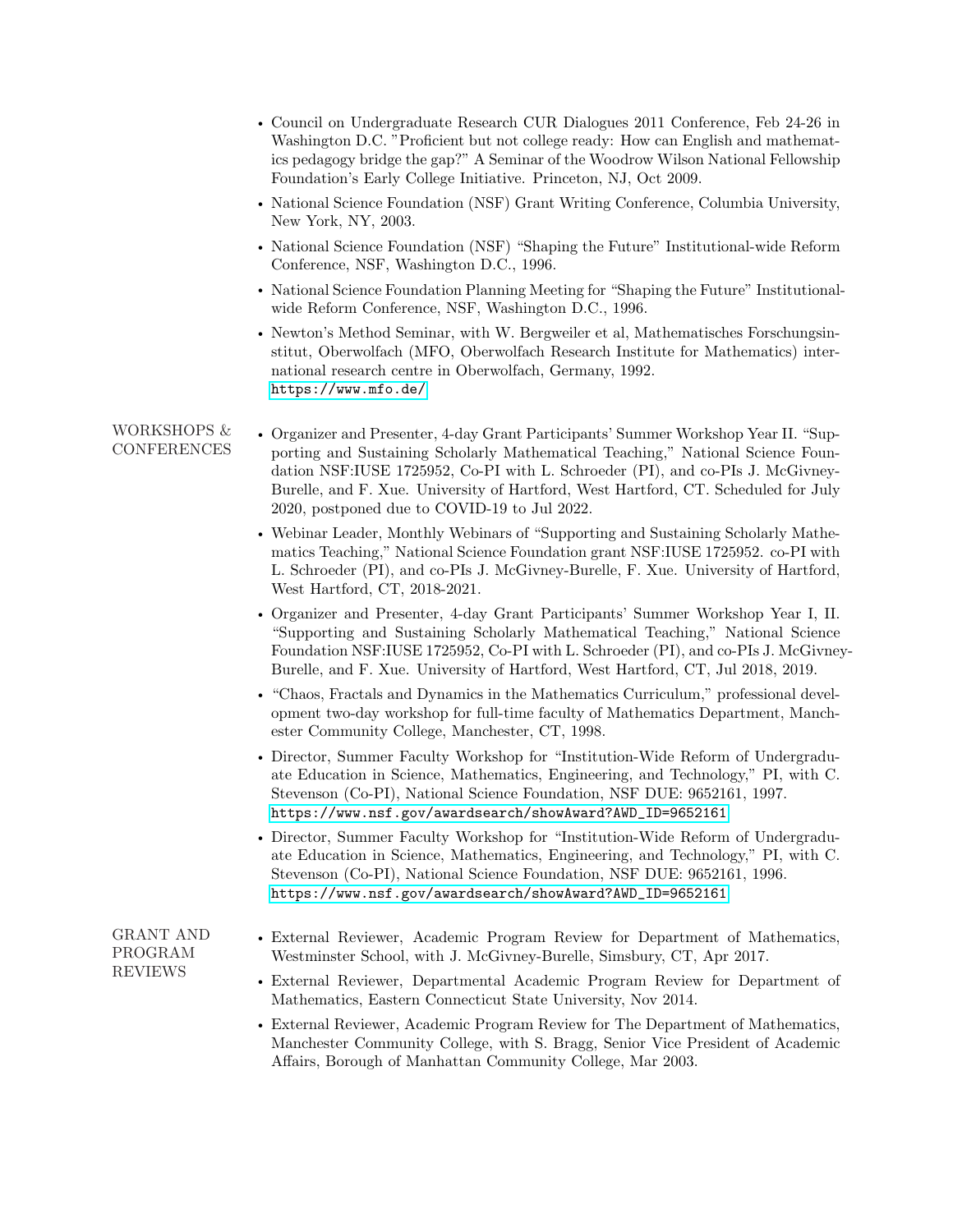|                                                 | • Grant Proposal Review Panel Member, Institution-Wide Reform of Undergraduate<br>Education in Science, Mathematics, Engineering and Technology program, National<br>Science Foundation (NSF) Directorate for Education and Human Resources, Wash-<br>ington, D.C., Jul 1996.                                                                                                                                                                    |
|-------------------------------------------------|--------------------------------------------------------------------------------------------------------------------------------------------------------------------------------------------------------------------------------------------------------------------------------------------------------------------------------------------------------------------------------------------------------------------------------------------------|
| K-12 EDUCATION<br>& TEACHER<br>TRAINING         | • Keynote Speaker at MATHCOUNTS® States and Chapter level competitions for<br>Connecticut and Hartford, national middle school mathematics competition, Univer-<br>sity of Hartford, Hartford, CT. Spring 2014, 2017 (attendance: 200).                                                                                                                                                                                                          |
|                                                 | • Flipping the Classroom: Strategies, Successes and Challenges, M. Haruta, E. Gray,<br>R. Desmond. Center for Teaching Excellence and Innovation (CTEI) Learn@Lunch<br>session, University of Hartford. Mar 2017.                                                                                                                                                                                                                                |
|                                                 | • Number Patterns and Problem Solving. Afternoon Program of interactive discov-<br>ery and lecture to parents and students (attendance: 230) Workshop for Mathemati-<br>cally Gifted Students, at R. L. Devaney's 2014-2015 Odyssey Series in Mathematics<br>(grades 7-10) Family Academic Program, Johns Hopkins University Center for Tal-<br>ented Youth, Boston University, Boston, MA. Nov 2009, 2012, 2015.                                |
|                                                 | • Creator $\&$ Instructor, gifted mathematics curriculum and after-school program:<br>(1) "Friday Math Group," Fall 2006 - Spring 2007, Fall 2007 - Spring 2008. "Summer<br>Math Group," Summer 2007. After-school and summer program for mathematically<br>gifted 5th-6th graders replicating the process of mathematics research.<br>(2) Friday Math Group Student Seminar conference-style presentation, University of<br>Hartford, Jun 2007. |
|                                                 | • "Discrete Mathematics for Gifted Second Graders," 4 lessons, Squadron Line Ele-<br>mentary School, Simsbury, CT, Spring 2002.                                                                                                                                                                                                                                                                                                                  |
|                                                 | • Workshop Leader, "MATH T.E.A.M. (Technology, Exploation, Applications, Mod-<br>els)" for 9th and 10th grade students from the Hartford Public Schools. A resi-<br>dential two-week program of math investigations, off-campus field trips and evening<br>programs. Director and grant PI, R. McGivney. University of Hartford, Session I:<br>Summer 1999.                                                                                      |
|                                                 | • Co-Leader, "Integrating Data and Labs into the High School Mathematics Curricu-<br>lum," professional development workshops for Waterbury Middle and High Schools<br>Faculty Development program, M. Haruta (University of Hartford), P. Alim (Cheshire<br>High School), K Bavelas (Manchester Community College), R. Griffin (Crosby High<br>School) Waterbury, CT, Aug 1997.                                                                 |
|                                                 | • Co-Leader, National Science Foundation (NSF) funded Precalculus Teachers' Work-<br>shop of "University of Hartford Summer Workshops in Mathematics," with J. Williams<br>(PI) Hartford, CT, 1995.                                                                                                                                                                                                                                              |
| STUDENT PEER<br>REVIEWED<br><b>PUBLICATIONS</b> | • "Find the Doctor" problem, Elizabeth Alonzo, 5th Grade, Friday Math Group, Sims-<br>bury, CT, "Palette of Problems," Mathematics Teaching in the Middle School, Na-<br>tional Council of Teachers of Mathematics (NCTM), Volume 14 Issue 3, Oct 2008.<br>https://www.nctm.org/Publications/mathematics-teaching-in-middle-school/<br>2008/Vol14/Issue3/Palette-of-Problems---October-2008/                                                     |
|                                                 | . "Find the Doctor" problem, Elizabeth Alonzo, 5th Grade, Friday Math Group, Sims-<br>bury, CT, Middle School Madness, Columbia State University Online Math Contest,<br>Feb 2008.                                                                                                                                                                                                                                                               |
|                                                 | • "December 27, 28, 29, 30, 31" problems and solutions, Elizabeth Alonzo, John Boy-<br>sen, Nick Catalano, Anish Chadalvada, Kevin Gyurco, Jack Polizzi, Matthew Shaw,<br>Kurumi Tsuda, Maxwell Turpin, Ryan Weathers, 5th Grade, Friday Math Group,                                                                                                                                                                                             |

Simsbury, CT. Instructor: M. Haruta, Assistant: D. Haruta, "Calendar Problems,"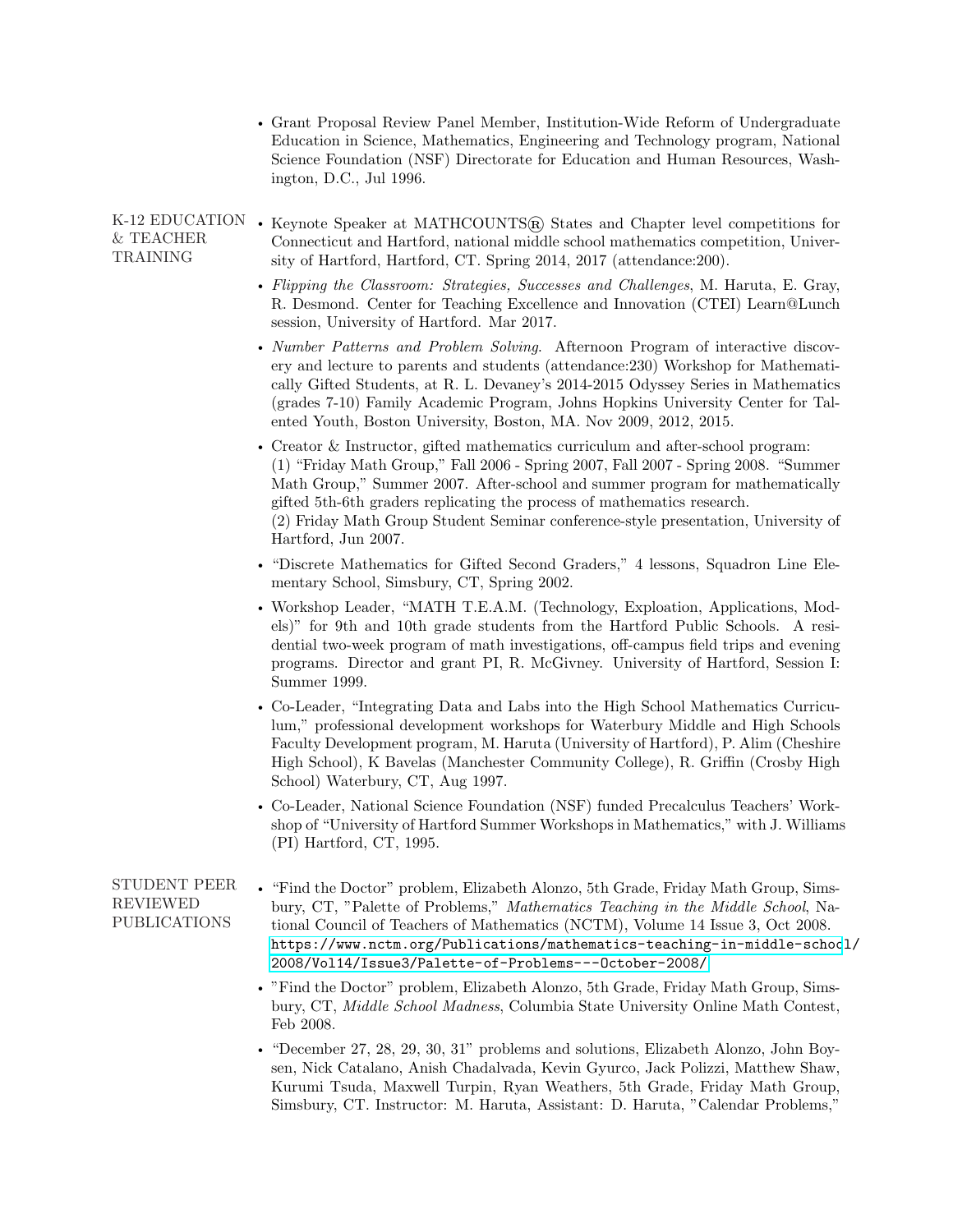|                                         | Mathematics Teacher, National Council of Teachers of Mathematics (NCTM), Vol-<br>ume 101 Issue 5, Dec 2007, pp. 359, 365-366.<br>http://www.nctm.org/publications/mathematics-teacher/                                                                                                                                                                                                                                                     |
|-----------------------------------------|--------------------------------------------------------------------------------------------------------------------------------------------------------------------------------------------------------------------------------------------------------------------------------------------------------------------------------------------------------------------------------------------------------------------------------------------|
| MANUSCRIPT<br>REVIEWS AND<br>CONSULTING | Reviewer for mathematics textbook publishing firms: Pearson Publishing, Addison Wes-<br>ley, John Wiley & Sons, Prentice Hall and Houghton Mifflin<br>Review of mathematics manuscripts: College Precalculus, Calculus, Brief Calculus, Al-                                                                                                                                                                                                |
|                                         | gebra, Trigonometry, Discrete Mathematics<br>Editing and Authoring: Textbook manuscripts, technology materials, and online sup-<br>plemental materials. 1992-present.                                                                                                                                                                                                                                                                      |
|                                         |                                                                                                                                                                                                                                                                                                                                                                                                                                            |
| <b>TEACHING</b>                         | Mathematics Department, University of Hartford<br>M110 Modeling with Elementary Functions (Course Coordinator 1993-2015)<br>M112 A Brief Course in Calculus (Course Coordinator 1993-2016)<br>M116 Contemporary Mathematics (Course Coordinator 2020-present)<br>M140 Precalculus (Course Coordinator 2004-2017)<br>M144 Calculus I Course (Coordinator 2010-2016, 2020-present)<br>M145 Calculus II (Coordinator 2010-2016, 2020-present) |
|                                         | M220 Linear Algebra<br>M240 Multivariable Calculus                                                                                                                                                                                                                                                                                                                                                                                         |
|                                         | M242 Differential Equations<br>M480 Independent Study - Calculus Solutions Group                                                                                                                                                                                                                                                                                                                                                           |
|                                         | Mathematics Department, Buckingham Browne & Nichols Upper School<br>AP Calculus BC, Honors Precalculus, Geometry, Algebra II                                                                                                                                                                                                                                                                                                               |
|                                         | Math Gifted Program Design, Squadron Line Elementary School<br>Problem solving, writing, co-editing, presenting, and publishing<br>Manipulative puzzles and games, Combinatorics, Geometry, Graph Theory, Origami,<br>Introduction to proof, Sequences and Series, Trigonometry                                                                                                                                                            |
| PEDAGOGICAL<br><b>TECHNOLOGY</b>        | Cengage WebAssign, Pearson MyLabMath, Blackboard, Zoom, Webex, IATEX, iPad,<br>WeBWorK, Maple, Texas Instruments (TI) graphing calculators, Redbooth, Slack                                                                                                                                                                                                                                                                                |
| <b>SERVICE</b>                          | • Member of The Provost's Task Force on Quality and Efficiency in Teaching and<br><i>Learning</i> , in response to COVID-19, Spring 2020.                                                                                                                                                                                                                                                                                                  |
|                                         | • Member of Provost's Committee on Recruiting and Retaining a Diverse Faculty,<br>Spring 2018-present.                                                                                                                                                                                                                                                                                                                                     |
|                                         | • Member of University Working Group on Annual Faculty Evaluation, Summer 2016.                                                                                                                                                                                                                                                                                                                                                            |
|                                         | • University Sabbatical Committee member, 2014/2015.                                                                                                                                                                                                                                                                                                                                                                                       |
|                                         | • College of Arts and Sciences Promotion and Tenure Committee member, 2004/2005,<br>2005/2006 and 2012/2013, 2013/2014.                                                                                                                                                                                                                                                                                                                    |
|                                         | • University of Hartford Campus Director for the NASA Connecticut Space Grant Col-<br>$lege\ Consortium, 1999-2011.$                                                                                                                                                                                                                                                                                                                       |
|                                         | • Interviewer and essay grader for Presidential Scholarship Day, Feb 2017, Jan 2020.                                                                                                                                                                                                                                                                                                                                                       |
|                                         | • College of Arts and Sciences Recruitment and Retention events including but not<br>limited to Fall Previews, Spring luncheons, phone calls, class visits, interviews with<br>prospective students, 1992-present.                                                                                                                                                                                                                         |
|                                         | • Faculty Mentor, College of Arts and Sciences, 2010-2013, 2019-present.                                                                                                                                                                                                                                                                                                                                                                   |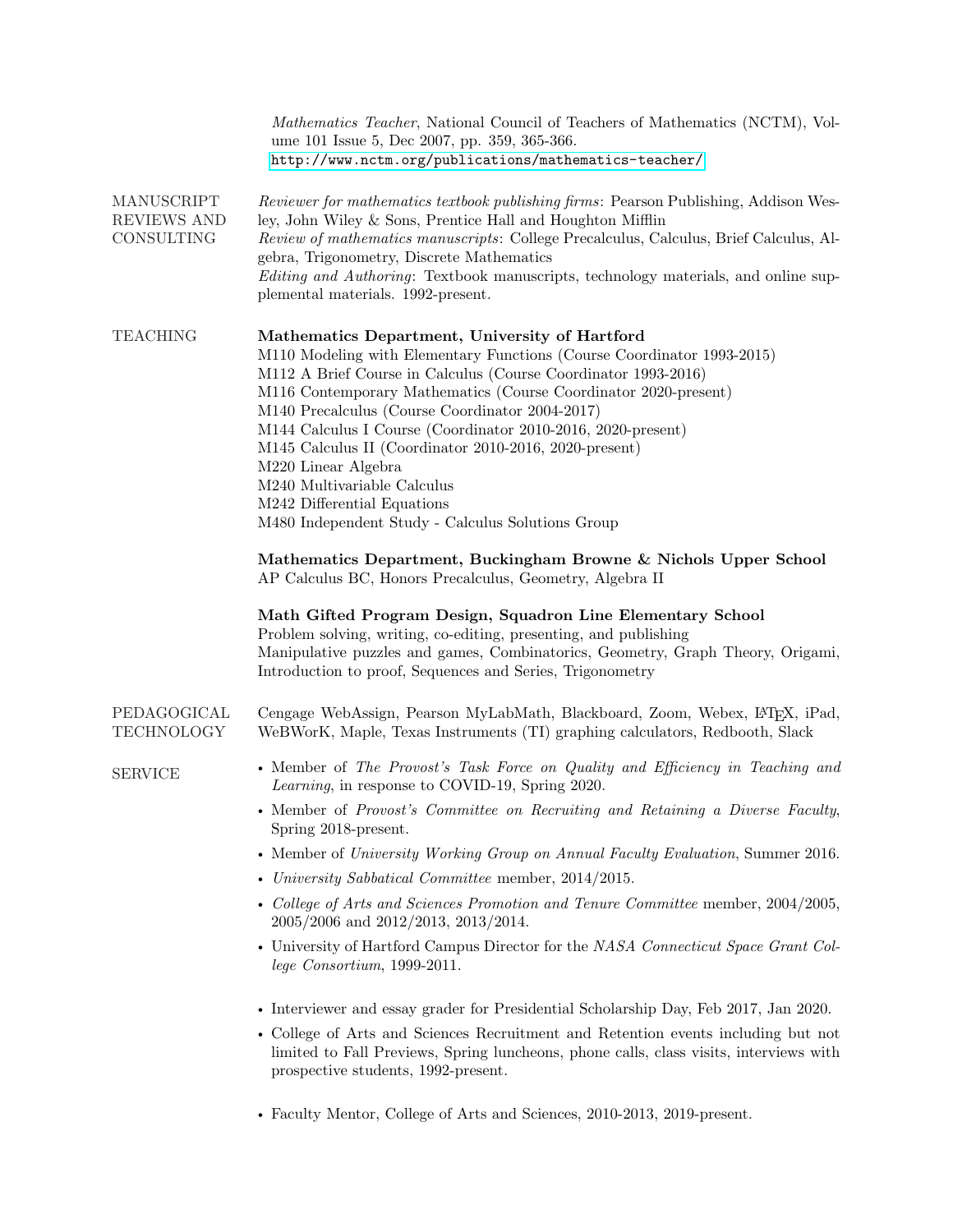- Assembled Common Final Exam Coordinator and Scheduler, 2000-present.
- Faculty advisor to undergraduate Mathematics majors, 1996-present.
- Texas Instruments (TI) Graphing Calculator Technology Coordinator. Departmental manager and University liaison with service course colleges and departments for cross-campus uniformity, arranging for donated equipment from TI (\$20,000+ in TI classroom equipment over 21 yrs), 1995-2016.
- Hosted two-day visit of Professors Hiroki Oura and Yuki Watanabe, from Tokyo Institute of Technology, with J. McGivney-Burelle, D. Miller, L. Schroeder, F. Xue. Seminar talk "Creating Self-Regulated Learners: Tokyo Tech's Data Driven Approach." Oct 2017.
- Invited to establish cooperative relationships and international exchange agreements in Japan. Visits to: Aichi University of Education, Kariya; Tokyo University of Science, Kagurazaka Campus; Yokohama Science Frontier High School, Yokohama. Jun 2017.
- Hosted one-day visit of Professor Jim Sandefur, from Department of Mathematics and Statistics, Georgetown University. Seminar talk "What are our students thinking (mathematically)? What can we do about it?" Apr 2017.
- PROFESSIONAL DEVELOPMENT (recent) • 11th Annual ACMHE Conference: Radical Well-Being in Higher Education: Approaches for Renewal, Justice, and Sustainability, Association for Contemplative Mind in Higher Education(ACMHE), Center for Contemplative Mind (CMind) in Society, UMASS Amherst, Amherst, MA, Nov 2019.
	- Beyond the Binary 2019: An inclusive conference designed to promote gender diversity in mathematics and explore career opportunities for all, University of Hartford, Apr 2019.
	- Persistence, Possibilities, the Power of Our Voices: 2018 Smith College Women of Color Conference, Northampton, MA, Apr 2018.
	- Pushing Boundaries: Smith College Women's Leadership Conference 2017, Northampton, MA, Mar 2017.
	- National Science Foundation (NSF), Directorate for Education Human Resources (EHR), Division of Undergraduate Education (DUE) Outreach Program, University of Hartford, Feb 2017.
	- American council on Education (ACE) Leadership Academy conference for Department Chairs (LADC), Georgetown University Conference Center, Washington, DC, Oct 2016.

#### MINDFULNESS Mindfulness-Based Stress Reduction (MBSR)

TRAINING

- MBSR Teacher–Training Level 1, Mindfulness Center at Brown, School of Public Health, Providence, RI. 2020-present.
	- Teaching Yoga for MBSR: A Workshop for Teachers, Mindfulness Center at Brown, School of Public Health, Providence, RI. 2021.
	- Mindfulness Tools for Holiday Stress half-day live-online workshop/retreat. Mindfulness Center at Brown, Providence, RI, Dec 2020.
	- MBSR Foundations 10-week, Mindfulness Center at Brown, School of Public Health, Providence, RI. 2020.
	- MBSR 8-week course, live-online at Mindfulness Center at Brown, School of Public Health, Providence, RI, Summer 2020, Fall 2020.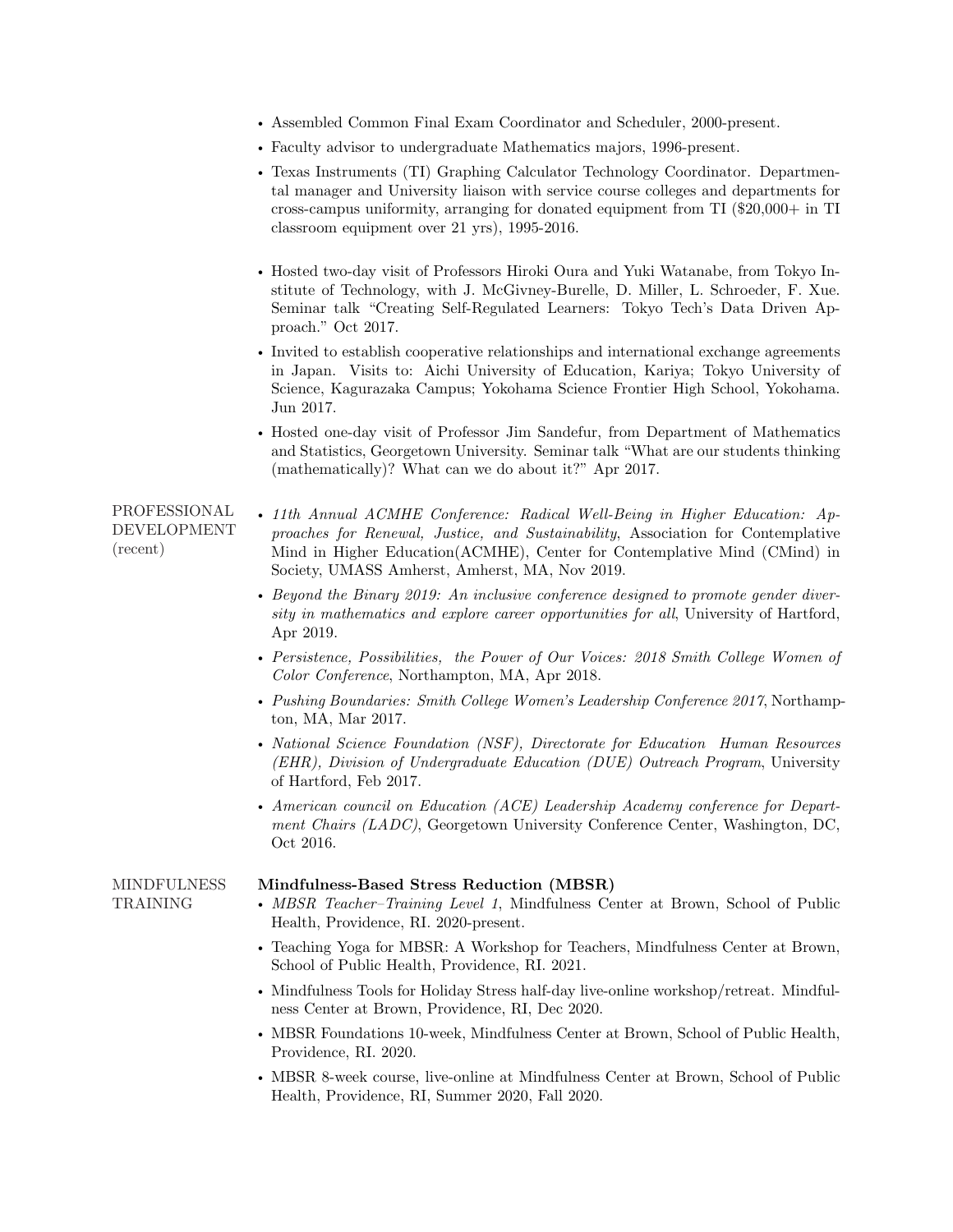- Mindfully Stabilizing Your Life: A 1-Day Online Self-Retreat with Jon Kabat-Zinn and Will Kabat-Zinn, live online, Omega Institute, Rhinebeck, NY, Jul 2020.
- MBSR 8-week course, Copper Beech Institute, West Hartford, CT, 2019.
- Mindfulness-Based Cognitive Therapy (MBCT) 8-week course (Patti Holland), liveonline, Mindfulness Center at Brown, Providence, RI, Spring 2020.

## Science of Mindful Habit Change

- Mindfulness-based Behavior Change Facilitator Training Course 16 week. (Jud Brewer, MD PhD, Robin Boudette, MD) MindSciences.com, 2020-2021.
- The Science of Habit Change: Working With Fear & Uncertainty to Grow Kindness Connection, (Jud Brewer, MD PhD and Robin Boudette, MD) one day live-online workshop, Omega Institute, Rhinebeck, NY, May 2020.
- The Science and Practice of Mindful Habit Change 10-week course (Jud Brewer, MD PhD and Patti Holland, MS CRC), in-person, converted to live-online, Mindfulness Center at Brown, Providence, RI, Spring 2020.

### Mindful Self-Compassion (MSC)

- Mindfulness and Self-Compassion, 5-Night Silent Mindfulness Retreat, live-online, Mindful Way and The Center for Mindful Self Compassion, San Diego, Summer 2020. Retreat Description Link: [mindful-way.com](https://www.mindful-way.com/events/mindfulness-and-self-compassion-a-5-night-silent-mindfulness-retreat/)
- Mindful Self-Compassion (MSC) 8-week course, live online, UCSD Center for Mindfulness, San Diego, Summer 2020.

#### Seminars

- Building Compassion From the Inside Out with Thupten Jinpa. Compassion Institute, online. Jun 2021.
- Introduction to Insight Meditation, live-online one day workshop. Insight Meditation Center Of Pioneer Valley Dhamma Dena, Inc. Easthampton, MA, Dec 2020.
- A Live Online Weekend Retreat With Pema Chödrön: Welcoming the Unwelcome. Omega Institute, Rhinebeck, NY, Sep 2020.
- Leading in Times of Extraordinary Change: Mindfulness and Exemplary Leadership Practices: One-day retreat/workshop with Norman B. Anderson, live online at Copper Beech Institute, West Hartford, CT, Jul 19, 2020.
- How Can We be Daringly and Radically-Well During Times of Upheaval? June ACMHE Contemplative Education Webinar by Ericka Echavarria and Ife Lenard, live-online at The Association for Contemplative Mind in Higher Education (ACMHE), Florence, MA, Jun 26, 2020.
- Zen and Self-Cultivation Program with Rev. Takafumi Kawakami, live-online Zen Meditation and Dharma Talks, Shunkoin Temple, Myoshinji Temple, Kyoto, Japan, Jun 18, 25, 2020.
- Faith: Trusting Your Own Deepest Experience, with Sharon Salzberg, three one-hr classes, live-online at Insight Meditation Society (IMS), Barre, MA. Jun 2020.
- 2019 MINDFULNESS@WORK Summit, streaming online conference sessions, Summer 2019.